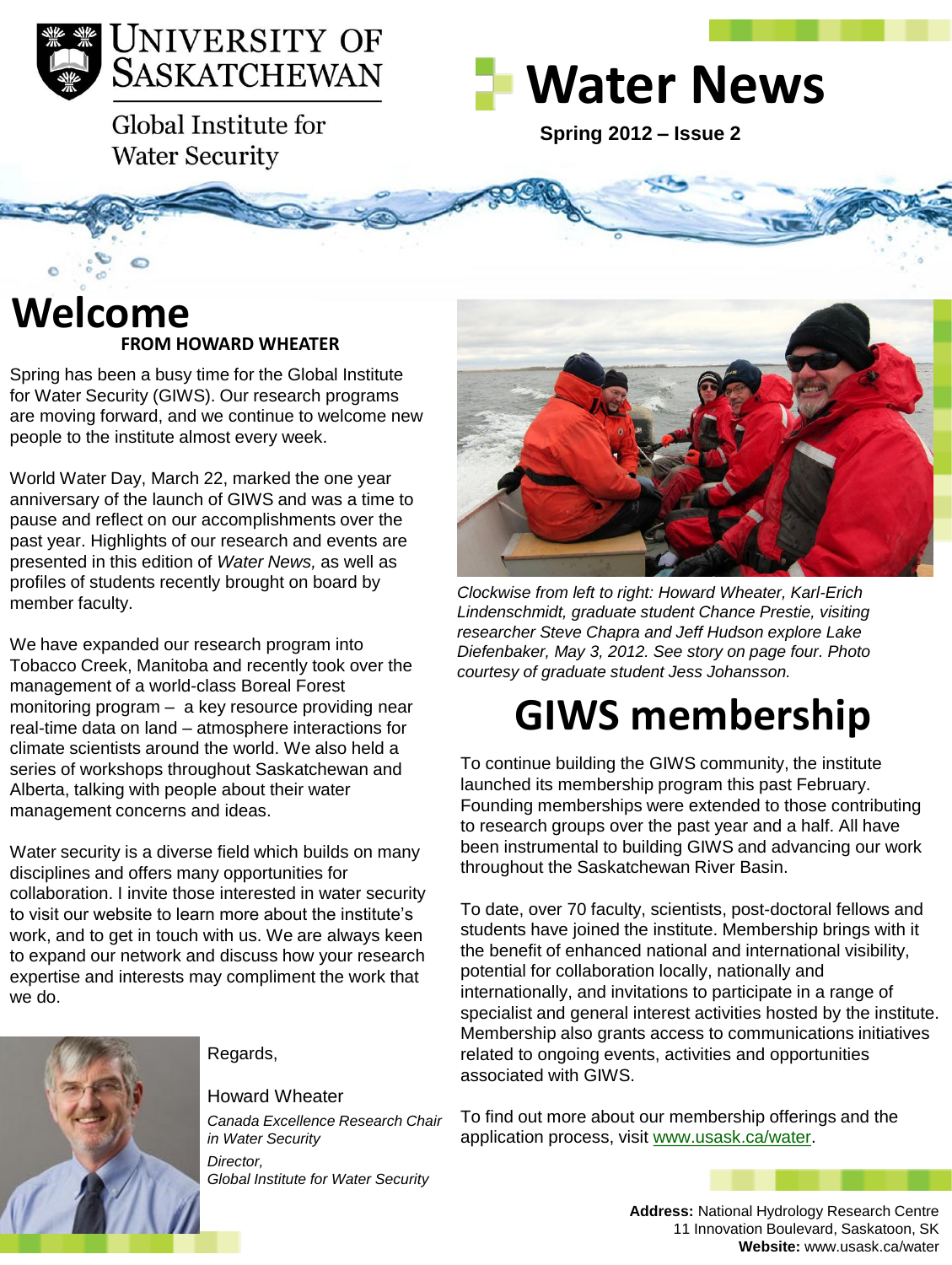## **Science in Society: Starting the water conversation**

People and water are deeply connected. Water is needed for drinking, for maintaining good hygiene and health, for energy and food production, and industrial development. People crave being near water and often build summer vacation plans around a stay at a lake. Water is essential to every aspect of life – whether one is conscious of it or not.

Recognizing this link, an interdisciplinary team of GIWS members were successful in securing a University of Saskatchewan (U of S) *Science in Society* award to host a series of workshops examining how those engaged in the management of water across the prairies define water security in the Saskatchewan River Basin. The workshops are the first step in developing the sociohydrology research theme at GIWS and connecting people to water science.

The workshops took place in Canmore and Medicine Hat, Alberta, and in Saskatoon throughout March. One more workshop is scheduled later this year for Cumberland House in the Saskatchewan River Delta.

"The Saskatchewan River Basin has a population of over 3 million people and is a complex humanenvironmental system," says Graham Strickert, sociohydrology post-doctoral fellow with the School of Environment and Sustainability, "Often water resources are the most stressed by social factors. These workshops are a way to begin cultivating an understanding about people's perceptions of those stresses, and how they define water security in the basin."



*Workshop locations Canmore (left), Saskatoon (middle) and Medicine Hat.* Top right: *Graham Strickert debriefs workshop participants in Canmore.* Opposite: *Medicine Hat participants map out their depictions of water security in the river basin.* 



Each workshop followed the same format and took participants through several exercises to gather information about their thoughts and experiences regarding governance, resource stresses, policy and other perceived opportunities for, and threats to, current and future water security in the Saskatchewan River Basin.

"We used a variety of social science research methodologies throughout the workshop, like focus groups, mind-maps and statement sorting exercises. This helped keep participants engaged throughout the day and also provided us with very rich data to analyze," explains Strickert.

"We were also interested in hearing which natural science and social science questions people want explored for the river basin. The data gathered from these conversations will help feed into the types of scientific questions GIWS researchers should be examining, and help us understand water security on the Prairies."

*Science in Society awards are granted by the U of S Office of the Vice-President Research for projects that investigate the roots of societal perceptions and understandings of science.* 



 **Page 2 www.usask.ca/water**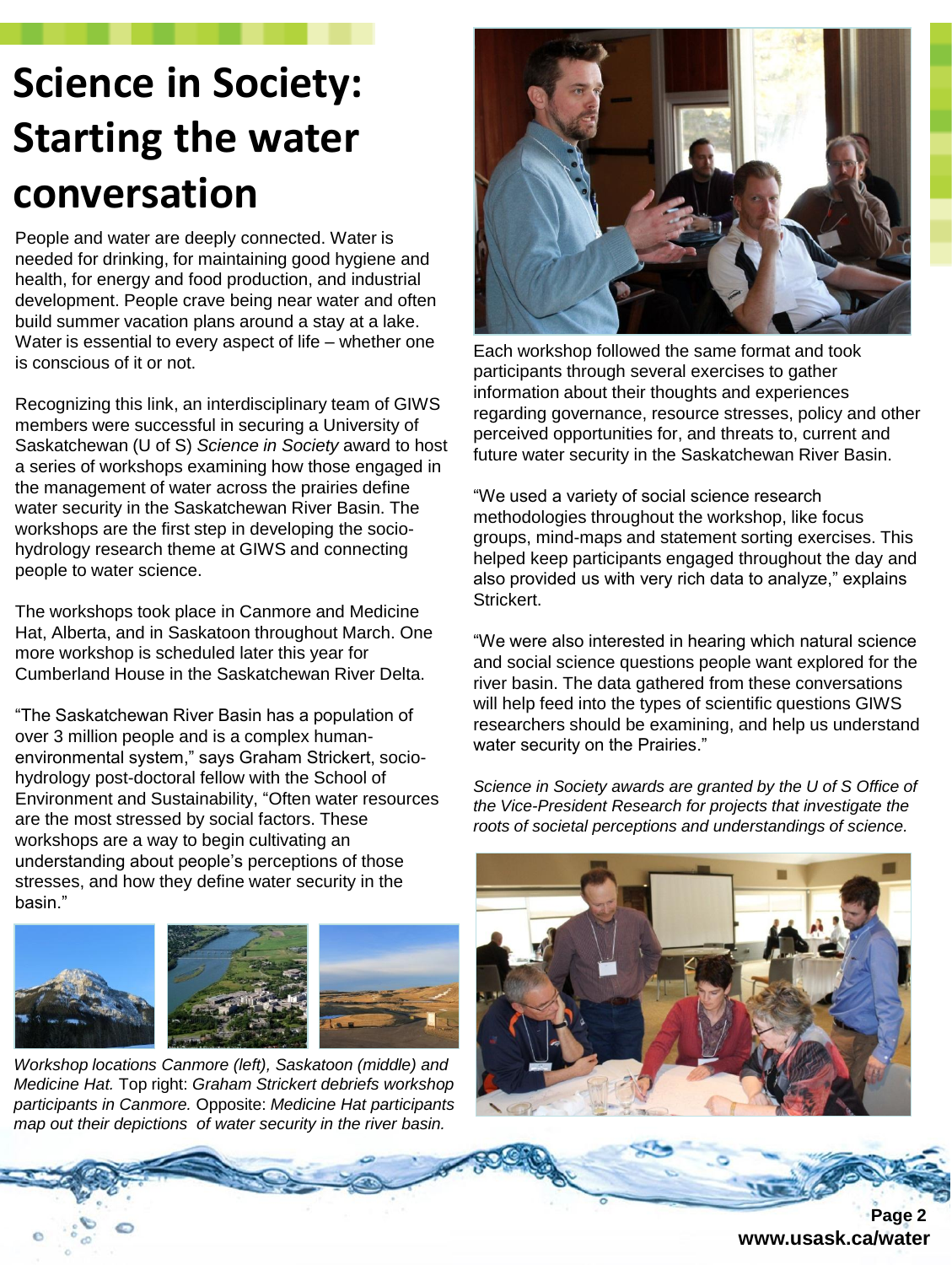## **Building a talented team**

As GIWS research projects continue to develop, the institute is in need of student and post-doctoral expertise to train with our member faculty and conduct interdisciplinary research. The institute spent the winter recruiting summer students, graduate students and post-doctoral fellows to fill a number of field research and modelling posts and studentships. We now have 56 graduate students, undergraduate summer students and post-doctoral fellows funded through the institute.

Below are the profiles of a few of the students we welcomed recently. Each newsletter will feature student profiles and research.

*"I am honoured to be part of an esteemed group that is focusing its efforts on work of such importance as water quality and water security."*

*-***Raea Gooding, School of Environment and Sustainability graduate student under assistant professor Helen Baulch, beginning Fall 2012**



#### **Rosa Brannen Graduate student**

Rosa joined the institute on May 1 to conduct research at the St. Denis National Wildlife Area under the co-supervision of Andrew Ireson and Chris Spence, Environment Canada. She is examining the relative roles of surface and subsurface storage in controlling streamflow response at catchment scales and working towards her Master of Environment and Sustainability. Rosa recently completed her Bachelor of Science in geography at the U of S.

#### **Diana Payton Graduate student**

Diana joined the institute on January 17 under the supervision of Patricia Gober. She is working towards her Master of Public Policy at the Johnson-Shoyama Graduate School of Public Policy. Her research is part of the socio-hydrology theme and Science in Society project and focuses on the commoditization of water in the Saskatchewan River Basin. Diana obtained her Bachelor of Arts in Early Modern Studies and Classics from King's College and Dalhousie University in Halifax.



#### **Raea Gooding Research assistant and graduate student**

Raea joined the institute this winter to assist with Swift Current Creek and Tobacco Creek research. Starting in the fall, she will begin her Master of Environment and Sustainability with Helen Baulch. Her graduate research will focus on water quality indicators in Tobacco Creek, Manitoba where local farmers are using beneficial management practices to see if this is having an effect on the nutrients entering the watershed. Raea holds a Bachelor of Science in Agriculture from the U of S.

#### **Jennifer Roste, P.Eng Graduate student**

Jennifer joined the institute on May 1 as a masters student working with John Pomeroy and Howard Wheater. Jennifer holds a Bachelor of Engineering from the U of S and has worked in consulting and government in the field of water and wastewater treatment. Her thesis will focus on hydrological modelling and agricultural land management in prairie landscapes.



**www.usask.ca/water**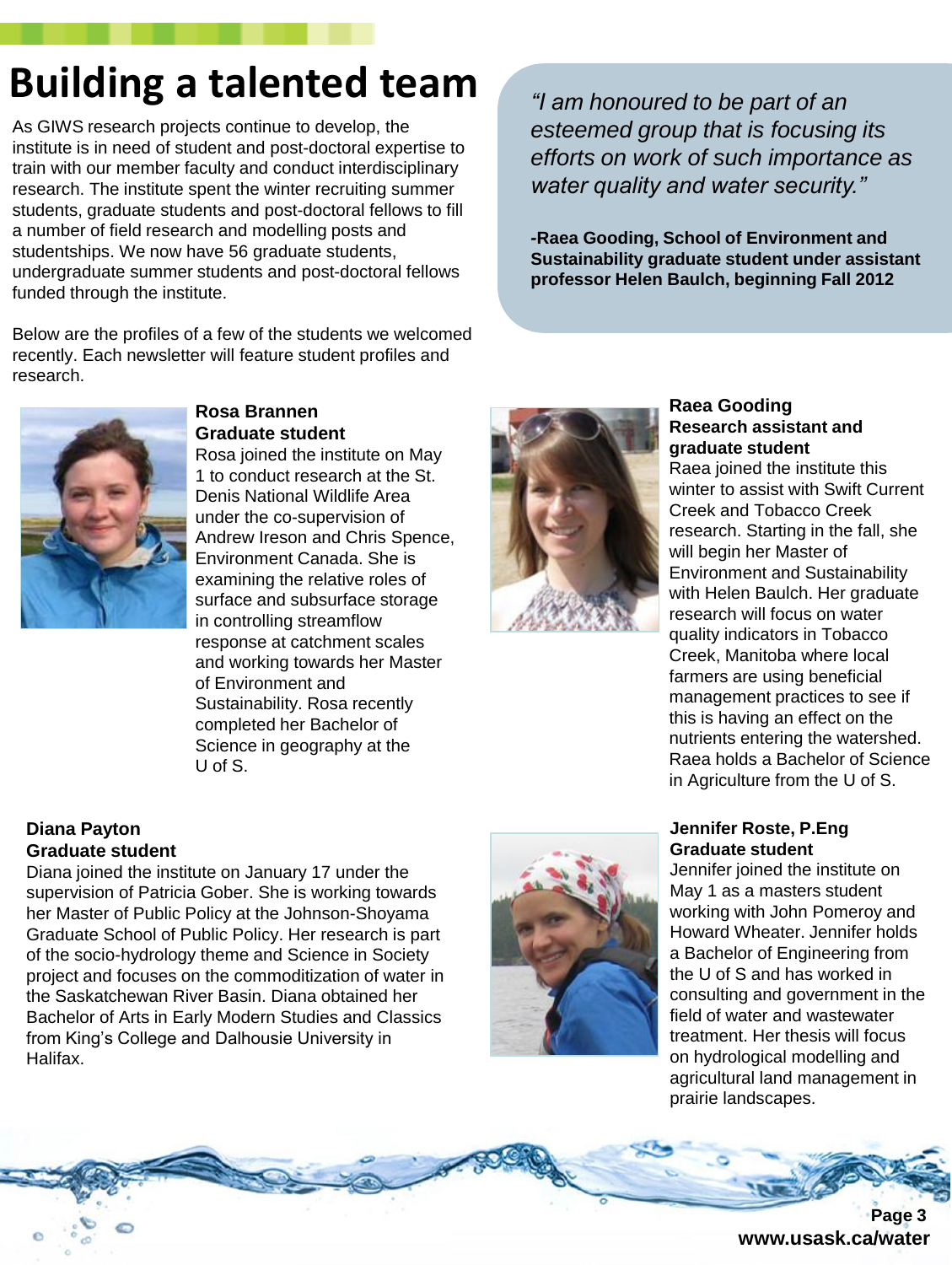

### **Student and post-doc team beats the heat**

On March 2, a multidisciplinary team of students and post-doctoral fellows from the School of Environment and Sustainability (SENS) and GIWS beat out teams from universities across the prairies to take home top prize at the Agriculture and Agri-Food Canada (AAFC) Invitational Drought Tournament held in Saskatoon.

Teams from the U of S, University of Alberta, University of Manitoba and University of Regina were invited by AAFC to test out a new planning tool designed to help prepare the Canadian prairies for future extreme climate events like drought. Teams were given a budget and guided through a three year drought scenario recreated from a 17<sup>th</sup> century drought. The goal of the game was to maximize economic potential during the drought, minimize social stress and improve environmental conditions.

The U of S drought team members were Jania Chilima, PhD student, SENS; Alana Debusschere, masters student, College of Agriculture and Bioresources; and post-doctoral fellows Merle Massie, Uri Nachson and Sun Chun, SENS, and Ali Nazemi, College of Engineering. Andrew Ireson, assistant professor, SENS, was there as team coach.

The team's winning strategies included hosting a rain dance to increase community engagement; creating a drought-stress telephone line; installing solar power to stimulate the economy and mitigate energy shortages due to reduced hydro capacity, and recycling waste water for agriculture use.

### **Water quality modelling expert visits GIWS**



Steve Chapra, professor and Berger Chair in Civil & Environmental Engineering at Tufts University, visited GIWS May 3 & 4 to tour Lake Diefenbaker, host a seminar and discuss potential research collaborations. Chapra is a highly sought-after expert on applied numerical methods and water

quality modelling. His research has been used in a number of decision-making contexts, including the 1978 Great Lakes Water Quality Agreement, which led to reduced phosphorus loads and marked water quality improvements in the Great Lakes.

Chapra's seminar, titled *Rubbish, Stink and Death*  provided an engaging account of the history and evolution of water quality management and modelling – from the first sewer systems installed in plague-ridden London in the mid-19th century to the complex integration of epidemiology, hydrology and mathematics to create modelling tools used today.

"The words rubbish, stink and death are used to illustrate why we care about water quality – we don't want our water polluted by garbage, or for it to smell poorly, or for it to cause us illness," says Chapra. "There was an evolution in sanitary engineering over time - first due to aesthetic reasons, then due to a recognition that poor ecosystem health was related to odour, followed by a realisation of the direct connection between water-borne diseases and poor public health."

Now, models are a key tool used by engineers to protect water quality. Chapra explains that models are a powerful management tool when they give the big picture of an ecosystem – for example, the biology, chemistry and physics of a system are brought together and scenarios explored through the mathematical model.

"Long term data sets are critically important when developing and testing models," cautions Chapra. "Without them, creating accurate and useful models becomes even more challenging."

Chapra will be working with Howard Wheater and Karl-Erich Lindenschmidt on water quality modelling for Lake Diefenbaker – a key GIWS research program and a treasured Prairie ecosystem.

Page 4 **www.usask.ca/water**